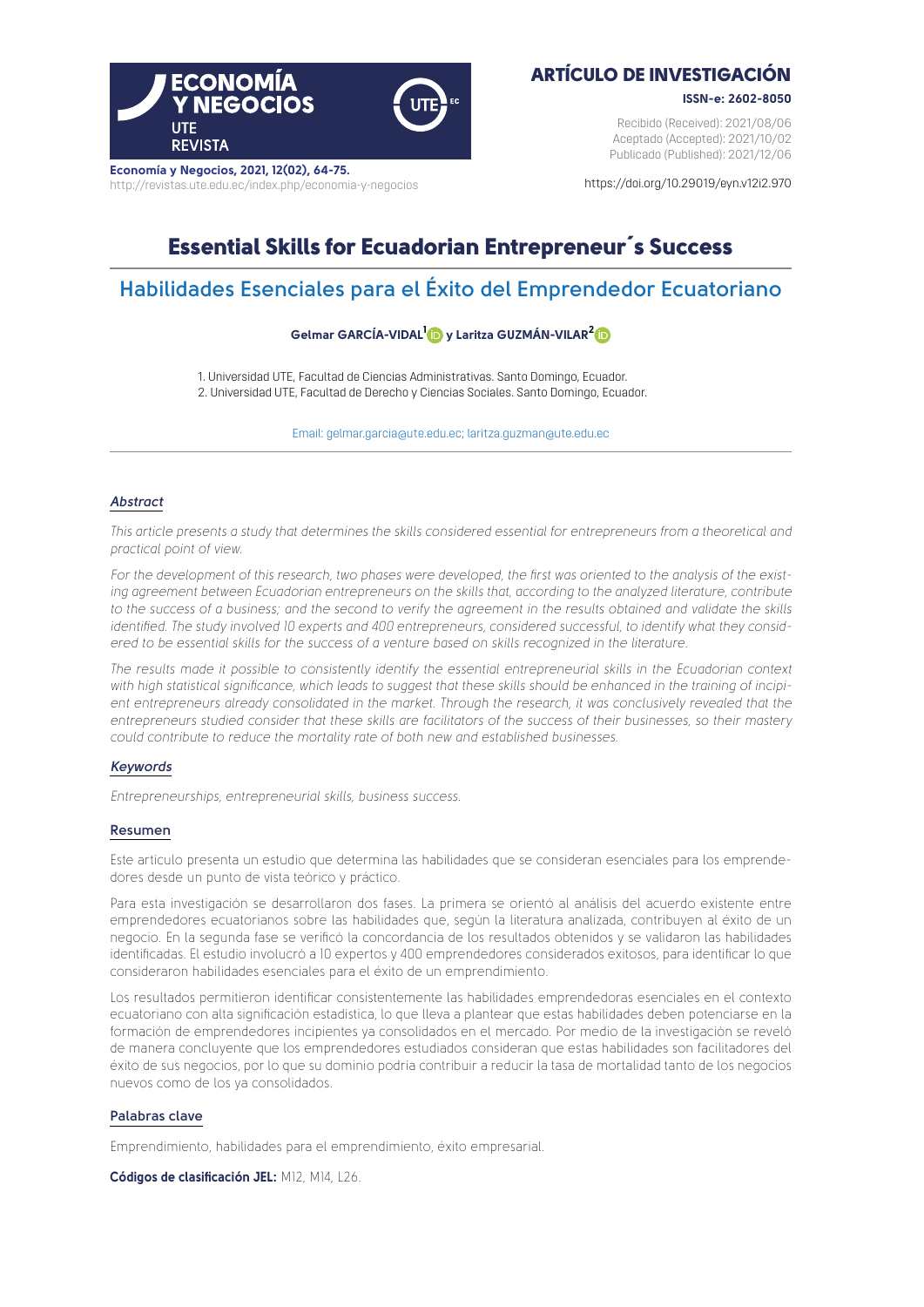### **Introduction**

Previous studies on entrepreneurship have focused on the entrepreneurial skills necessary to guarantee business success (Ataei et al., 2020; Din et al., 2016; Hatthakijphong & Ting, 2019; Kyndt & Baert, 2015; Morgan et al., 2010; Schelfhout et al., 2016; Seuneke et al., 2013; Strauti et al., 2018; Usman & Tasmin, 2015). For this study, previous studies are taken into account and the levels of sales of the ventures will be assumed as success criteria (Gorgievski et al., 2011; Hatthakijphong & Ting, 2019; Read et al., 2017).

As far as is known, there are no previous studies in the Ecuadorian context that take into account the perception of entrepreneurs on those aspects that are considered essential for the good performance of their ventures. This aspect is essential if one takes into account that, although the progress is significant in terms of entrepreneurship training since it has doubled in just one generation, it is estimated that among young people, two thirds have not received this type of training (Lasio et al., 2018; Zambrano & Lasio, 2019). On this subject, Zambrano & Lasio (2019, p. 17) state that "higher education institutions are showing greater interest in integrating entrepreneurship in their curricular networks. However, although improvements are perceived in basic education levels, it is considered that creativity, self-sufficiency and personal initiative can be further stimulated in the classrooms".

In Ecuador it is observed that entrepreneurs are mostly people whose highest educational level is primary or secondary where; Despite receiving training on entrepreneurship, skills are not enough to lead a small business to success (Zambrano & Lasio, 2019); "Hence the importance of education and in particular of entrepreneurship education, which is still a weakness in basic education levels, although it predominates in higher

education" (Zambrano & Lasio, 2019, p. 32). In general, it is possible to say that Ecuador exhibits a very low or no level of education, both in senior entrepreneurs (45%) and in older ones (56%), with rates much higher than those of other countries in the region (Lasio et al., 2018).

The complexity of entrepreneurship systems requires the development of entrepreneurs with specific capacities and competencies, to promote the success of their businesses (Ataei et al., 2020; Bustamante & Cabrera, 2017; Ismail et al., 2015). It should be noted that this positive performance is of vital importance, since in general, enterprises make an important contribution to the sustainable economic development of a nation, through their contribution to GDP and the reduction of unemployment (Ataei et al., 2020; Din et al., 2016; Read et al., 2017; Schelfhout et al., 2016; Zamora-Boza, 2018).

Entrepreneurial skills are related to the ability to do something and are recognized as relatively easy to learn and change in a short term to favor the development of the administrative process of an enterprise (Ataei et al., 2020; Ismail et al., 2015; Kyndt & Baert, 2015). Some authors affirm that entrepreneurial skills are directly related to administrative skills (Kyndt & Baert, 2015).

This article aims to present the skills perceived as distinctive of Ecuadorian entrepreneurs who work in micro and small companies. This research is relevant for those interested because it facilitates the orientation to the training processes of current entrepreneurs, future entrepreneurs and the adjustment, as far as possible, of university degree programs to introduce subjects that allow the development of skills they need to achieve a successful venture. The aforementioned would allow reinforcing education in entrepreneurship and thus contribute to improving the entrepreneurial skills of the general population (Bustamante & Cabrera,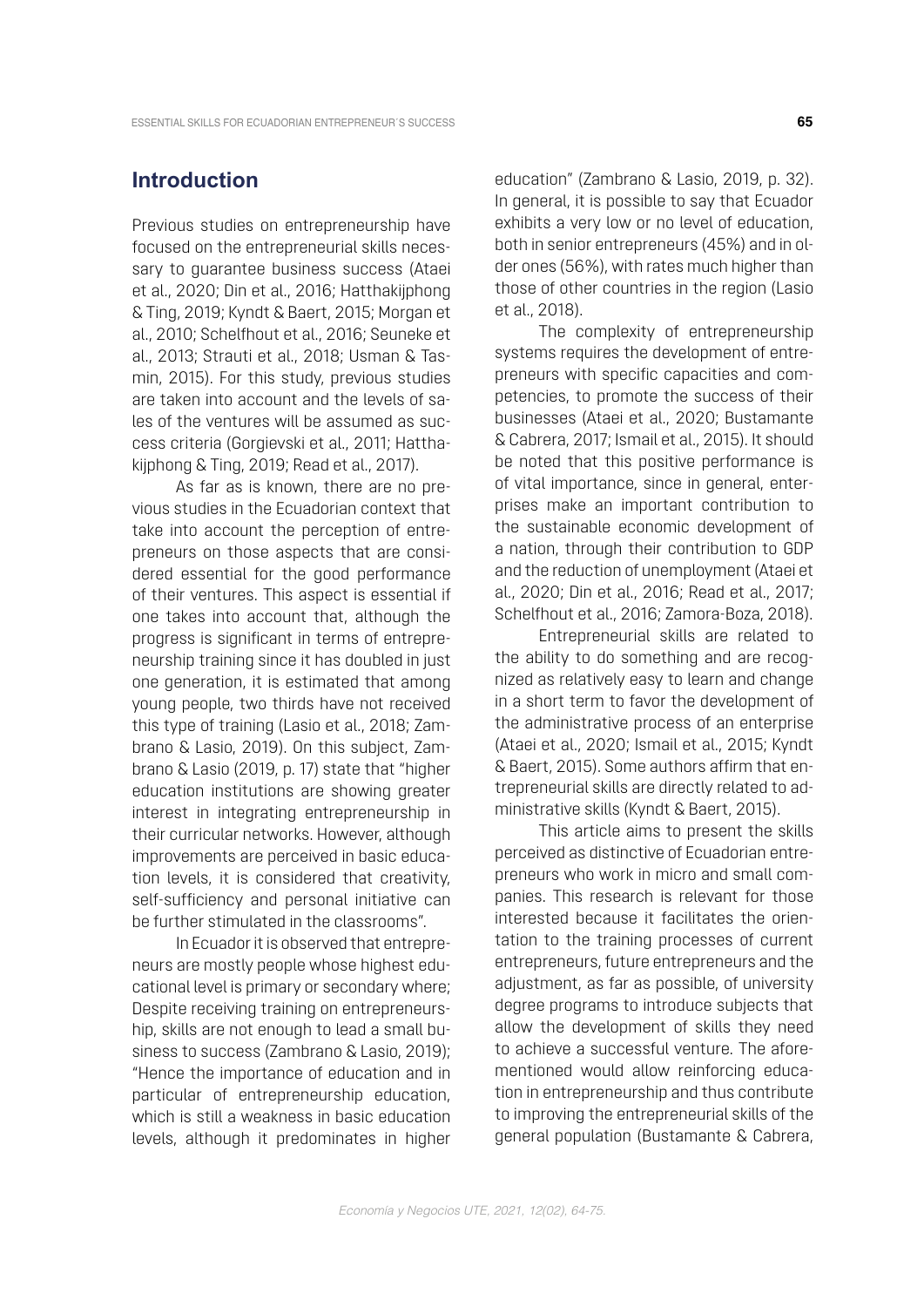2017; Sanchez i Peris & Ros Ros, 2014; Zambrano & Lasio, 2019; Zamora-Boza, 2018).

### **Materials and methods**

For the development of this research, two research phases were developed. The first was oriented to the analysis of the existing agreement between Ecuadorian entrepreneurs regarding the skills that, according to the analyzed literature, contribute to the success of a business. For these purposes, a focus group is developed, the participating entrepreneurs are asked to order from 1 to 10 the skills identified in the literature to obtain a consensus regarding descending preferences according to their perception of the importance for the success of a business.

With these ordinal data, the consensus method is applied (Borgatti, 1994; Horowitz, 2009; Lacy et a., 2018), which begins with a response matrix n per m person, in which cell xij gives the response of person i to skill j. Each skill has exactly L possible responses that are numbered from 1 to 10. The analysis begins by constructing a "person by person" agreement matrix M, in which m\*ij is equal to the number of skills for which people I and J they give exactly the same answers. The aforementioned can be expressed in the following equation (Borgatti, 1994):

$$
\text{Equation 1: } m_{ij}^* = \frac{(L m_{ij} - 1)}{(L - 1)}
$$

For the development of the consensus method, UCINET 6.629 for Windows (Borgatti et al., 2002) will be used. Once the results of the agreement have been obtained, a survey will be applied, which will use an importance scale with the following categories of responses: very important (5), important (4), neutral (3), not important (2) and no importance at all (1) (Malhotra, 2008). These items will evaluate the importance of the skills that obtain consensus among the experts based on their contribution to the business success of the surveyed entrepreneurs.

To determine the discriminatory power, the mean scores of the 25% of the entrepreneurs who obtained a higher score and the 25% of those who scored the lowest are computed. The analysis of these differences will be carried out with the Mann-Whitney U test relevant for this situation in which it is desired to check the heterogeneity of two independent samples involving ordinal variables. The hypothesis is stated as follows:

 $H_0$ :  $\bar{x}_{25\% \text{ higher}} = \bar{x}_{25\% \text{ lower}}$ . There will be no statistically significant differences between the group mean.

 $H_1$ :  $\bar{x}_{25\%~higher}$   $\bar{x}_{25\%~lower}$  . There will be statistically significant differences between the group mean.

Next, the difference between the two means of the ratings given to each skill by both groups is taken to determine the discriminatory power. Skills whose difference between the two means is less than 1 are rejected, as they do not discriminate enough between entrepreneurs with high and low qualifications, while skills whose mean difference is equal to or greater than 1 are accepted. Finally, the coefficient of ambiguity to know if there is agreement in the scores given to skills in analysis. This coefficient is found in the difference between means for each skill between the third quartile and the first, if it is greater than 2 in any of the skills studied, it implies that, since there is no agreement, it should not be taken into account as essential skill for the success of an enterprise.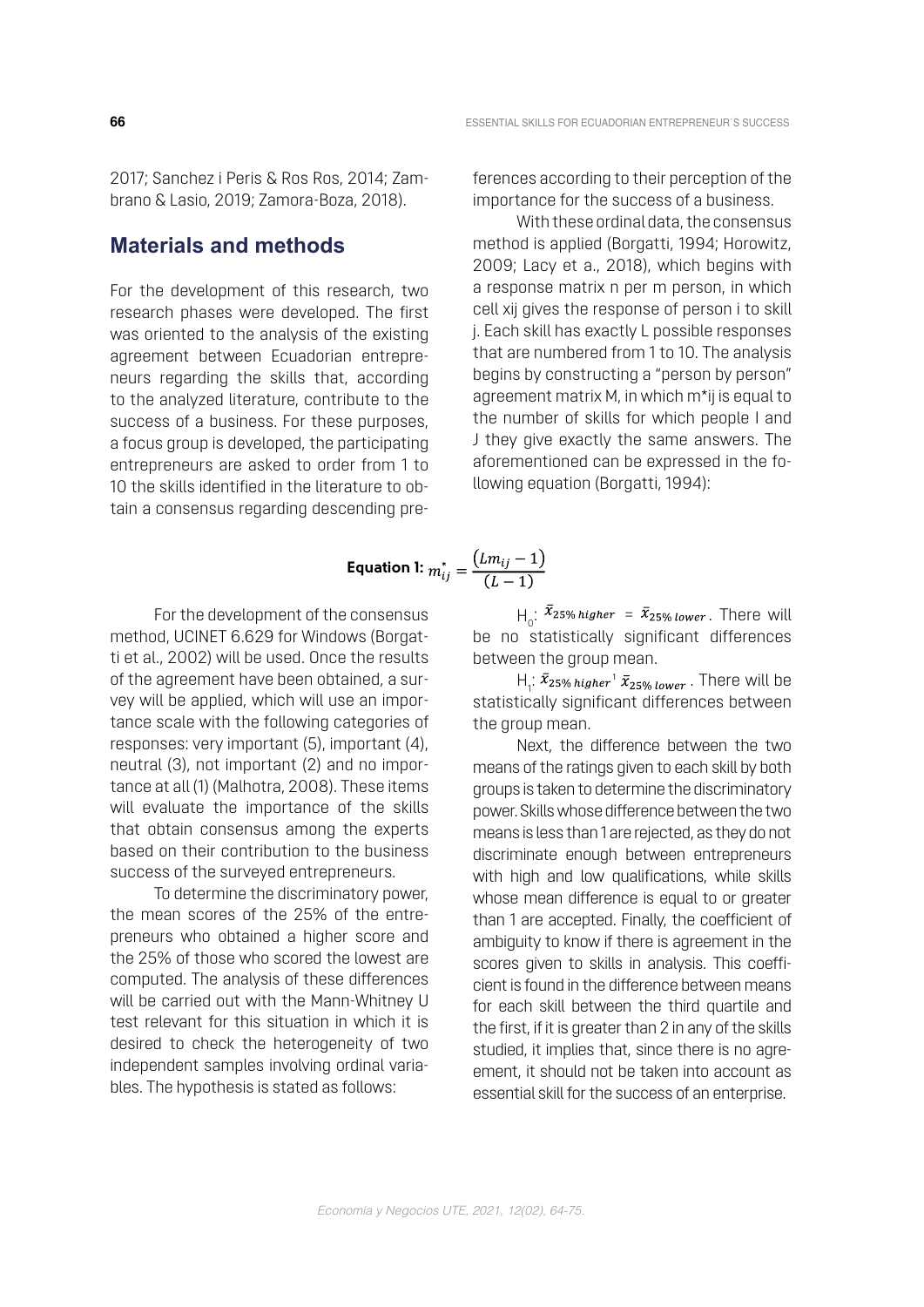#### **Characterization of the sample used**

To identify the entrepreneurs to study, the database made available to users by the National Institute of Statistics and Censuses (National Institute of Statistics and Censuses of Ecuador [INEC], 2018) with the results of the Structural Business Survey (ENESEM), corresponding to the year 2017 (INEC, 2019). The focus group is developed with 10 entrepreneurs selected according to the judgment of the province of Santo Domingo de los Tsáchilas, a practical scope of application. The trial responded to the experience in years as an entrepreneur in micro and small companies and demonstrated success in the business taking into account years in the market and sales levels. The average experience as an entrepreneur is 25 years, in the current business the average in years of operation is 11.3 and the sales of the businesses are above the third quartile \$ 290,765.00.

To apply the survey, we worked with the database by analyzing the data and leaving only those companies that had the completeness of the variables that they wanted to know (province, size, sector of the economy, sales). After working with the database, a total of 18,732 micro and small businesses were obtained in Santo Domingo de los Tsáchilas, which will be assumed as the population to be studied (Table 1).

|                     | Economic sectors                           |                                            |                             |          |              |          |       |
|---------------------|--------------------------------------------|--------------------------------------------|-----------------------------|----------|--------------|----------|-------|
| Size of enterprises | and<br>Agriculture,<br>fishing<br>forestry | Exploitation of Mi-<br>and Quarries<br>nes | Manufacturing<br>Industries | Commerce | Construction | Services | Total |
| Micro-enterprise    | 728                                        | 16                                         | 354                         | 2486     | 393          | 3494     | 7471  |
| Percentage (%)      | 9.7                                        | 0.2                                        | 4.7                         | 33.3     | 5.3          | 46.8     | 100.0 |
| Small enterprise    | 1425                                       | 7                                          | 776                         | 6030     | 433          | 2590     | 11261 |
| Percentage (%)      | 12.7                                       | 0.1                                        | 6.9                         | 53.5     | 3.8          | 23.0     | 100.0 |
| Total               | 2153                                       | 23                                         | 1130                        | 8516     | 826          | 6084     | 18732 |

**Table 1.** Population to study

With these data a proportional stratified random sampling is developed. First, the two strata of interest are determined: microenterprise (7,471) and small company (11,261), with a 95.45% confidence, a 5% allowed error as a researcher and assuming  $p = q = 50\%$ , obtained a total sample size of 400 entrepreneurs (160 micro entrepreneurs and 240 small entrepreneurs). It was also considered interesting to take into account the sector of the economy in which the entrepreneurs develop to achieve a greater representativeness of the final sample, so within each stratum the proportions that the sectors of the economy represent in the population analyzed are analyzed in order to calculate its proportion in each stratum. Final results of the sample are shown in Table 2.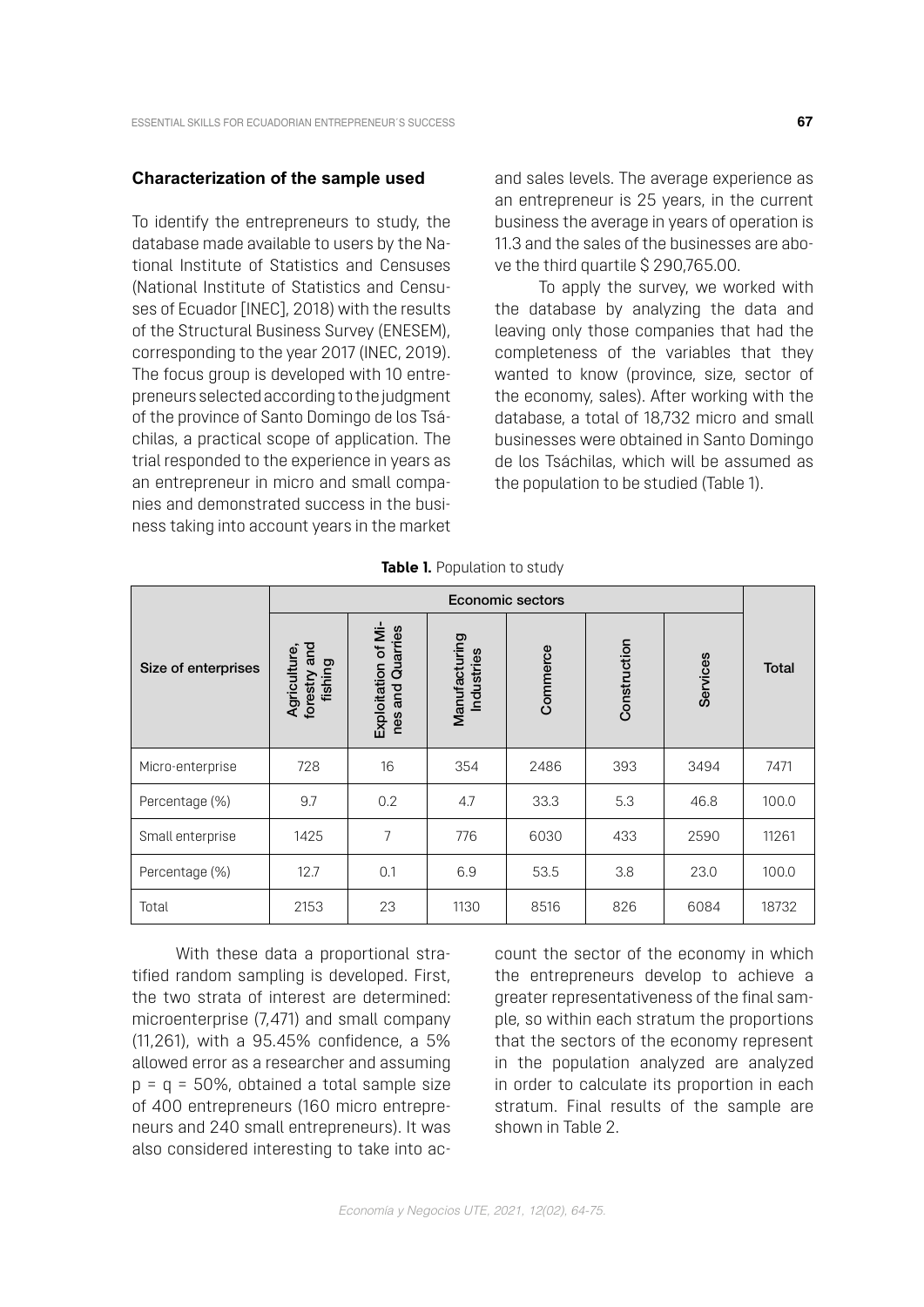|                     | Economic sectors                                      |                                                         |                             |          |              |          |       |
|---------------------|-------------------------------------------------------|---------------------------------------------------------|-----------------------------|----------|--------------|----------|-------|
| Size of enterprises | <u>ក្ខ</u><br>Agriculture<br>ರಾ<br>forestry<br>fishir | and<br>ploitation<br>Quarries<br><b>Mines</b><br>囚<br>৳ | Manufacturing<br>Industries | Commerce | Construction | Services | Total |
| Micro-enterprise    | 16                                                    |                                                         | ᄀ                           | 53       | 8            | 75       | 160   |
| Small enterprise    | 30                                                    |                                                         | 17                          | 128      | 9            | 55       | 240   |
| Total               | 46                                                    | $\mathcal{P}$                                           | 24                          | 181      | 17           | 130      | 400   |

**Table 2.** Final results of the sample

Finally, the sample was characterized from the aspects shown in table 3. Following the logic of this research, the businesses that make up the sample are considered suc-

cessful since they have obtained sales above the average in their category according to company size; \$ 40,069.00 for micro-enterprise and \$ 320,927.63 for small enterprises.

|                        |      | <b>Sex</b> | <b>Opening years</b> |                                  |                           | Education      |                      |                      |                        |                   |
|------------------------|------|------------|----------------------|----------------------------------|---------------------------|----------------|----------------------|----------------------|------------------------|-------------------|
| Size of<br>enterprises | Male | Female     | က<br>than<br>Less    | LO.<br>$\mathbf{S}$<br>က<br>From | $\infty$<br>٩,<br>$\circ$ | more<br>ŏ<br>ၜ | ৯<br>primary<br>None | secondary<br>Partial | Completed<br>secondary | secondary<br>Post |
| Micro-enterprise       | 86   | 74         | 107                  | 10 <sup>1</sup>                  | 13                        | 30             | 88                   | 11                   | 32                     | 29                |
| Small enterprise       | 130  | 110        | 160                  | 16                               | 19                        | 45             | 132                  | 17                   | 48                     | 43                |
| Total                  | 216  | 184        | 267                  | 26                               | 32                        | 75             | 220                  | 28                   | 80                     | 72                |

**Table 3.** Characteristics of the sample

### **Analysis and results**

The first phase of the research was developed through a focus group session with the 10 entrepreneurs considered successful. The results of the perceptions of the skills that are considered essential for the success of an enterprise are shown in table 4.

With the result of the focus group session, the consensus analysis method was applied. Table 5 provides results of the execution of the method on the data obtained.

Table 6 indicates a good fit with the consensus model by showing the absence

of negative proficiency scores and a high ratio between the largest eigenvalue to the second largest (3.656). The eigenvalue pattern is highly consistent with the assumption of a unique set of correct answers and conditional independence. The high proportion of the first and second eigenvalues allows us to interpret the loads of factors such as the competence scores of each entrepreneur in the analysis of the essential skills for the success of an enterprise. Table 6 indicates that entrepreneurs E4 and E10 have the highest competition within the group of participating entrepreneurs.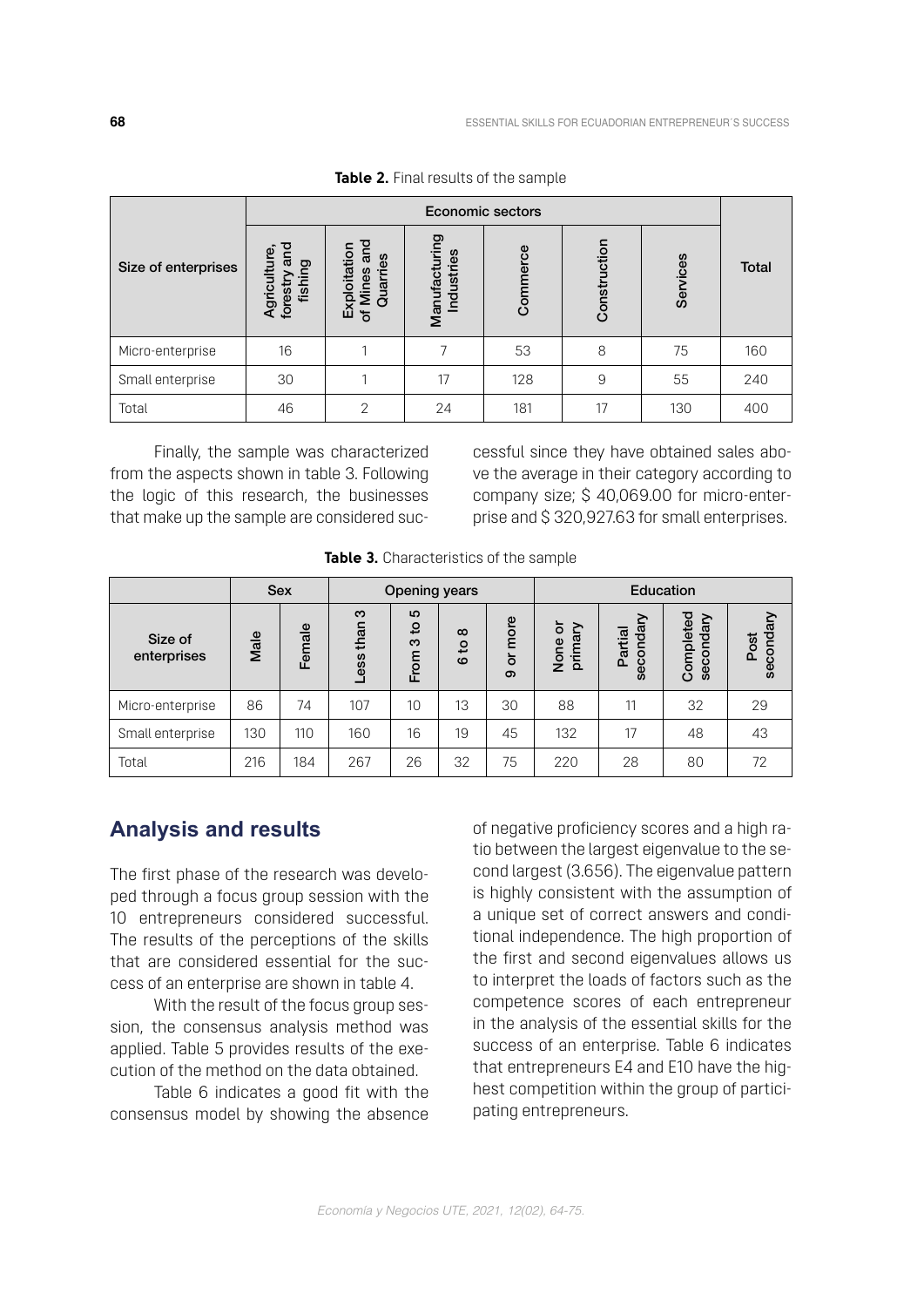|                | Problem solving<br>ability | (work with human<br>Team leadership<br>talent) | Situation analy-<br>sis (search for<br>opportunities) | Resilience     | formulation<br>Strategy | investment<br>Long-term | performance)<br>Focus (on | Self-reflection and<br>self-knowledge | Communication  | Innovation and<br>creativity |
|----------------|----------------------------|------------------------------------------------|-------------------------------------------------------|----------------|-------------------------|-------------------------|---------------------------|---------------------------------------|----------------|------------------------------|
| E1             | 1                          | $\sqrt{2}$                                     | $\overline{4}$                                        | 10             | 8                       | 5                       | 6                         | $\mathsf{9}$                          | 7              | $\overline{2}$               |
| E <sub>2</sub> | $\overline{2}$             | 1                                              | 4                                                     | 10             | 6                       | 8                       | 5                         | 3                                     | 7              | 9                            |
| E3             | $\mathbf{2}$               | 1                                              | 3                                                     | $\overline{7}$ | 4                       | 8                       | 10                        | 6                                     | 5              | 9                            |
| E4             | 1                          | 1                                              | 3                                                     | 9              | 5                       | 8                       | 5                         | 5                                     | 8              | 10                           |
| E <sub>5</sub> | $\mathbf{2}$               | 1                                              | 8                                                     | 10             | 3                       | 6                       | 7                         | $\mathsf{9}$                          | $\sqrt{4}$     | 5                            |
| E <sub>6</sub> | $\overline{2}$             | 1                                              | 8                                                     | 10             | 3                       | 6                       | 7                         | $\mathsf{9}$                          | $\overline{4}$ | 5                            |
| E7             | 1                          | $\overline{2}$                                 | $\overline{4}$                                        | 10             | 8                       | 5                       | 6                         | $9\,$                                 | $\overline{7}$ | $\overline{2}$               |
| E8             | $\overline{2}$             | 1                                              | 4                                                     | 10             | 6                       | 8                       | 5                         | 3                                     | 7              | 9                            |
| E <sub>9</sub> | $\overline{2}$             | 1                                              | 3                                                     | $\overline{7}$ | 4                       | 8                       | 10                        | 6                                     | 5              | 9                            |
| E10            | 1                          | 1                                              | 3                                                     | 9              | 5                       | 8                       | 5                         | 5                                     | 8              | 10                           |

**Table 4.** Results of the perceptions of the participating entrepreneurs<sup>\*</sup>

*Note:* \* Some entrepreneurs decided to assign the same order to more than one skill. These linked assignments are assigned the average of the ranks that would have been assigned if these links had not occurred.

|  |  |  |  | <b>Table 5.</b> Goodness of fit of the consensus model |
|--|--|--|--|--------------------------------------------------------|
|--|--|--|--|--------------------------------------------------------|

| Number of negative competencies: |       |
|----------------------------------|-------|
| Largest eigenvalue:              | 6.243 |
| 2nd largest eigenvalue:          | 1.707 |
| Ratio of largest to next:        | 3.656 |

If you are interested in learning more about entrepreneurial skills, entrepreneurs E4 and E10 could be a good source of additional information. It is interesting to note that the E4 entrepreneur is a person over 15 years old with an established business with vast experience in previous ventures and the E10 entrepreneur is a young entrepreneur with a university preparation. The presence of entrepreneurs who would have provided responses very different from the cultural norm would have negative proficiency scores in this table. The above is one more manifestation of the consensus among the entrepreneurs participating in the focus group. Finally, the consensus model also identifies the culturally correct importance of each skill, as shown in table 7.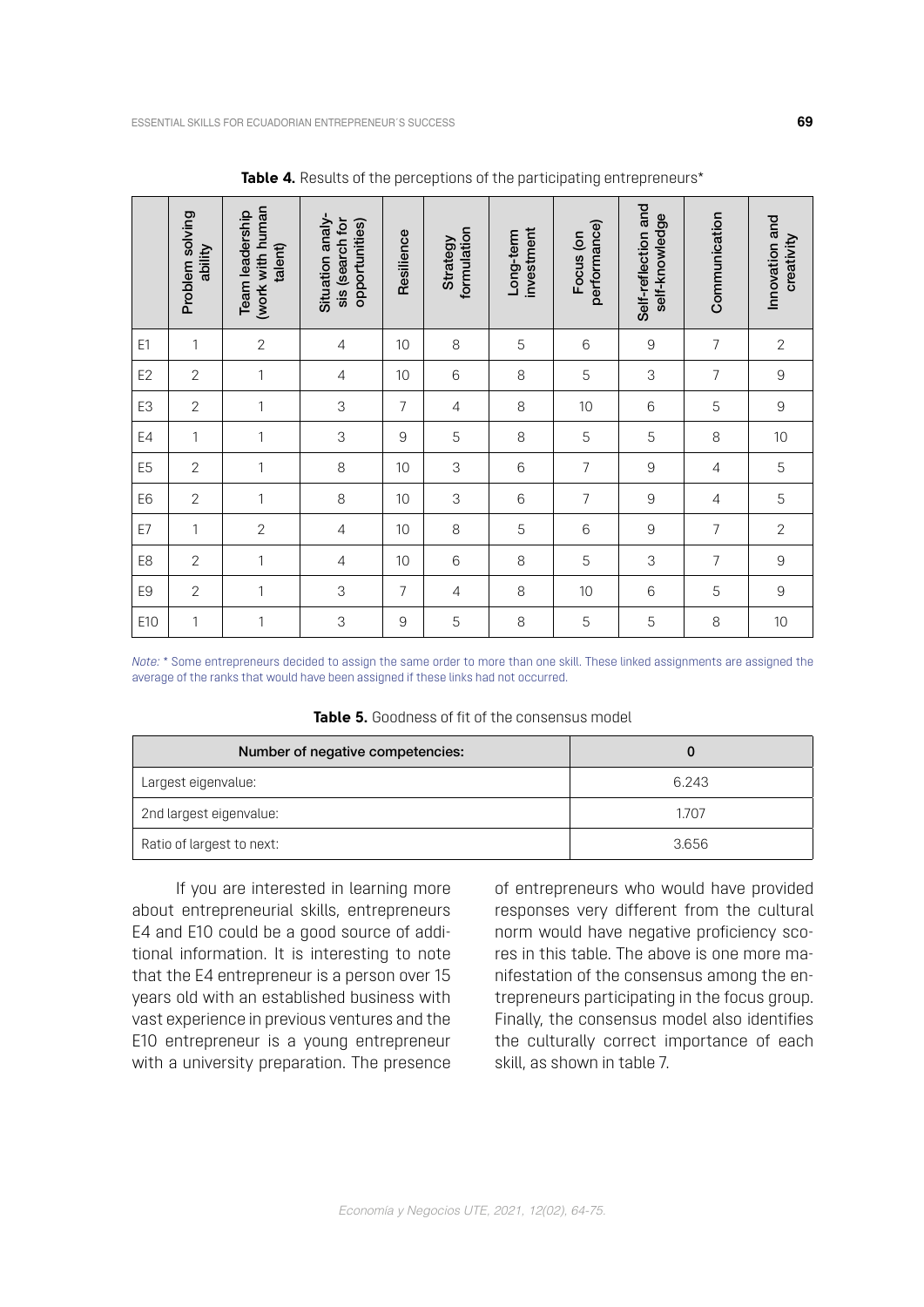| Order          | Entrepreneurs  | Competence |
|----------------|----------------|------------|
| 1              | E4             | 0.921      |
| $\mathbf{2}$   | E10            | 0.921      |
| $\sqrt{3}$     | E8             | 0.882      |
| $\overline{4}$ | E <sub>2</sub> | 0.882      |
| 5              | E9             | 0.822      |
| $6\,$          | E3             | 0.822      |
| 7              | E6             | 0.681      |
| $\,8\,$        | E <sub>5</sub> | 0.681      |
| $\mathsf 9$    | E7             | 0.597      |
| 10             | E <sub>1</sub> | 0.597      |

|  | Table 6. Entrepreneurs' competence score |
|--|------------------------------------------|
|  |                                          |

#### **Table 7.** Importance of the skills studied

| Order | <b>Skills</b>                                 | Ranking |
|-------|-----------------------------------------------|---------|
|       | Team leadership (work with human talent)      | 1.15    |
| 2     | Problem solving ability                       | 1.61    |
| 3     | Situation analysis (search for opportunities) | 4.25    |
| 4     | Strategy formulation                          | 5.13    |
| 5     | Self-reflection and self-knowledge            | 6.07    |
| 6     | Communication                                 | 6.29    |
| 7     | Focus (on performance)                        | 6.55    |
| 8     | Long-term investment                          | 7.19    |
| 9     | Innovation and creativity                     | 7.47    |
| 10    | Resilience                                    | 9.13    |

The result provides an importance for each skill and allows to easily differentiate the most essential skills from the less essential ones according to the opinion of the participants. However, what is sought in this phase of the investigation is to obtain an agreement on whether it is possible to work with these skills to continue with the second investigation phase. As a culmination, the consensus analysis results in a network of links based on all the points of view of the participating entrepreneurs (see figure 1).

As the agreement is demonstrated, the survey is applied to obtain the final results of the investigation.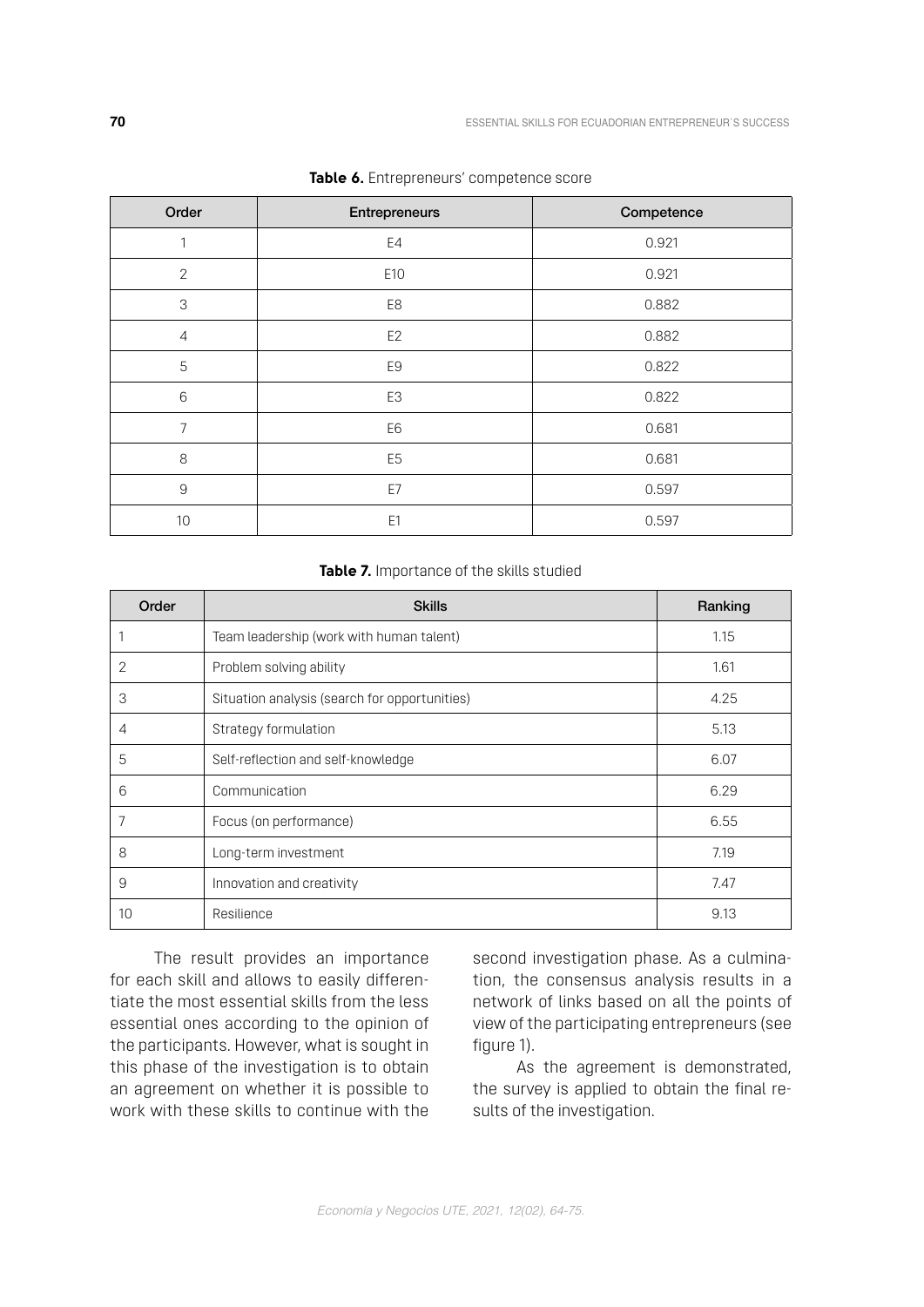



### **Resulting skills**

The first analysis after the application of the information collection instrument was the verification of the reliability of the collected data. The calculated Cronbach's Alpha was 0.749, therefore the data is considered reliable. With this premise fulfilled, the discriminatory power is determined. Table 8 shows the number of respondents who belong to the lowest 25% and the highest 25% of the sums of scores awarded to the skills analyzed.

|                  | Frequency | Percentage |
|------------------|-----------|------------|
| <b>First 25%</b> | 109       | 27.3       |
| Second 25%       | 95        | 23.8       |
| <b>Third 25%</b> | 115       | 28.7       |
| Fourth 25%       | 81        | 20.3       |
| Total            | 400       | 100.0      |

| <b>Table 8.</b> Size of the lowest and highest 25 % |  |
|-----------------------------------------------------|--|
|-----------------------------------------------------|--|

Knowing this element, the means obtained for each skill analyzed are calculated for each 25% that is interesting; This makes it possible to calculate the discriminatory power of the skills studied by means of the significant differences between both groups and to find those essential skills for the success of the ventures, according to the perception of the respondents. The result obtained is the statistical significance of the differences between the means of the entrepreneurs in each group (Figure 2).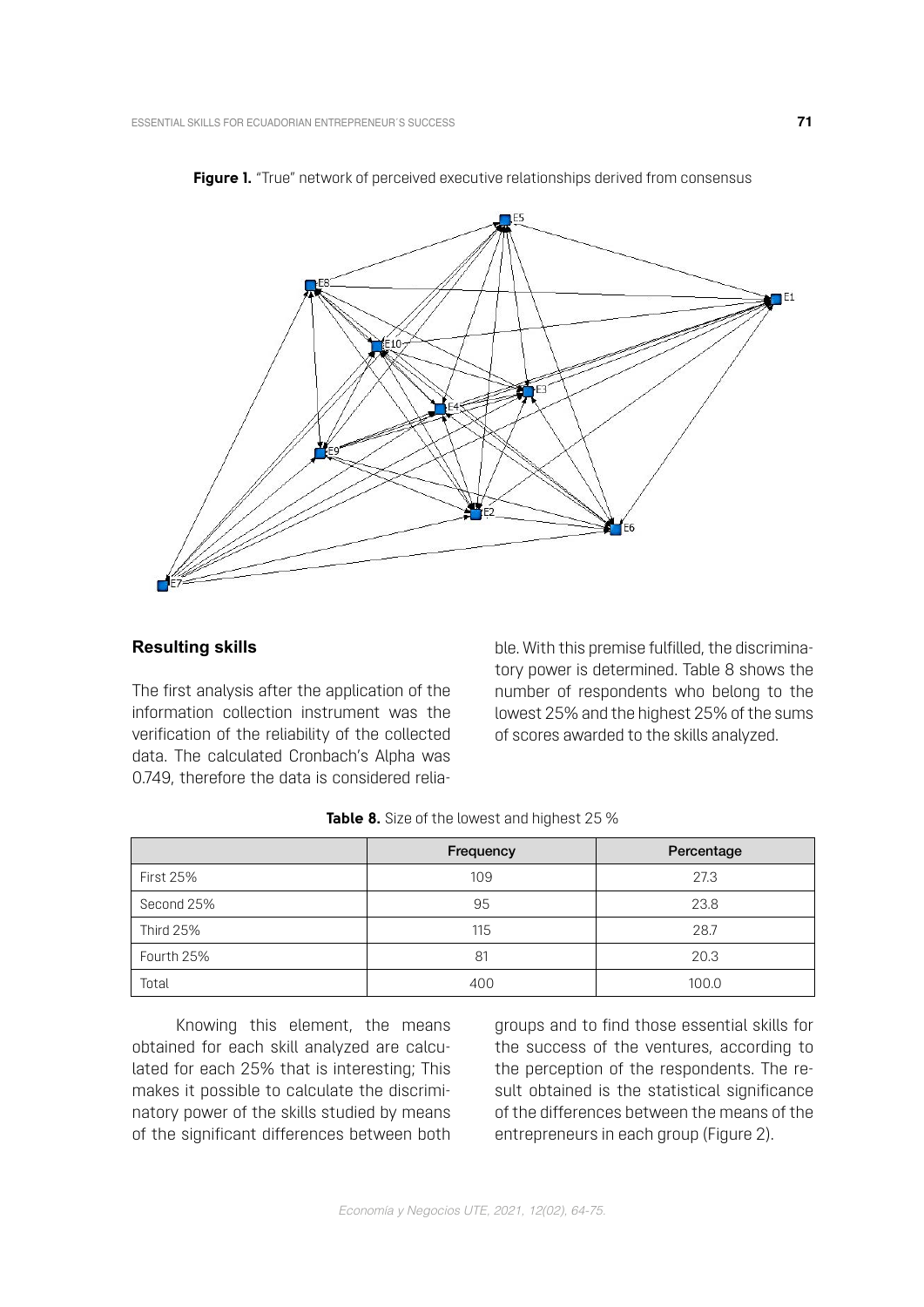The test indicates that the distributions were compared and that it is possible to reject the null hypothesis of equal distributions. The bar graph shows the distributions and the mean ranges of the two groups. This first result shows the power of discrimination between both groups in general. Now it is necessary to compare the means obtained for each skill in particular, for these purposes the test is repeated (Figure 3).

 $190$ 

373,954

11805

,000



**Figure 2.** Result of the Mann-Whitney U test between groups

**Figure 3.** *Result of the Mann-Whitney U test for skills in particular*

| <b>Null Hypothesis</b>                                                | <b>Test</b>                                           | Sig.              | <b>Decision</b>                   |
|-----------------------------------------------------------------------|-------------------------------------------------------|-------------------|-----------------------------------|
| The distribution of medias is the<br>same across categories of Grupo. | Independent-<br>Samples<br>Mann-<br>Whitney U<br>Test | .000 <sup>1</sup> | Reject the<br>null<br>hypothesis. |

### Hynothesis Test Summary

<sup>1</sup> Exact significance is displayed for this test.

#### Independent-Samples Mann-Whitney U Test



| <b>Total N</b>                     | 20      |
|------------------------------------|---------|
| <b>Mann-Whitney U</b>              | 100,000 |
| <b>Wilcoxon W</b>                  | 155,000 |
| <b>Test Statistic</b>              | 100,000 |
| <b>Standard Error</b>              | 13,199  |
| <b>Standardized Test Statistic</b> | 3.788   |
| Asymptotic Sig. (2-sided test)     | ,000    |
| Exact Sig. (2-sided test)          | .000    |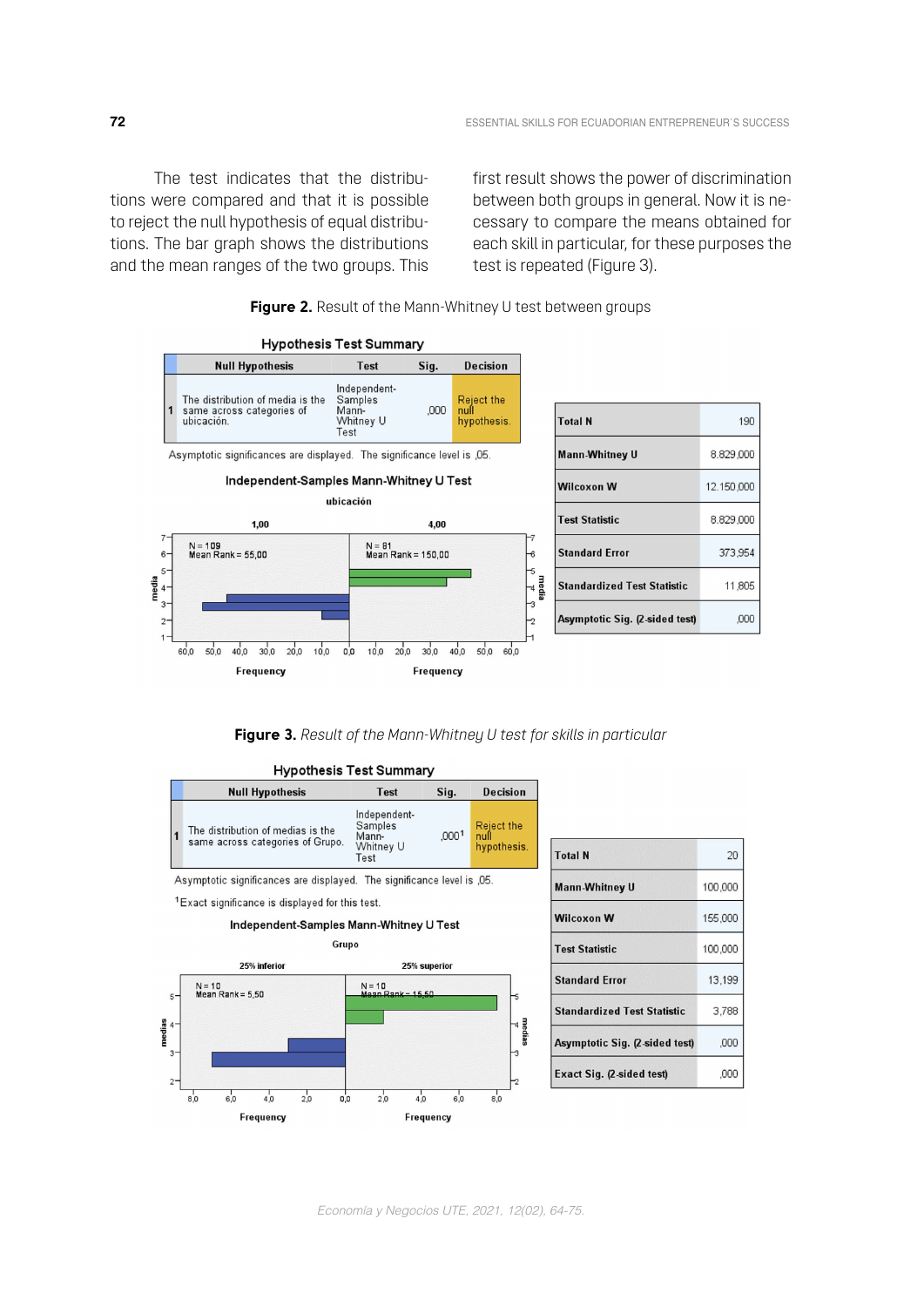As it is possible to appreciate again, the null hypothesis is rejected in a highly significant way, so it can be said that there are significantly different means for each skill

depending on the groups analyzed. To appreciate the behavior of the aforementioned more precisely, table 9 is shown.

| <b>Skills</b>                                 | Average score per group |           | Difference of means       |  |
|-----------------------------------------------|-------------------------|-----------|---------------------------|--|
|                                               | 25% higher              | 25% lower | (Discriminatory<br>Power) |  |
| Problem solving ability                       | 4.62                    | 2.93      | 1.69                      |  |
| Team leadership (work with human talent)      | 4.69                    | 2.79      | 1.90                      |  |
| Situation analysis (search for opportunities) | 4.63                    | 3.17      | 1.46                      |  |
| Resilience                                    | 4.72                    | 2.94      | 1.78                      |  |
| Strategy formulation                          | 4.33                    | 3.28      | 1.06                      |  |
| Long-term investment                          | 4.47                    | 2.82      | 1.65                      |  |
| Focus (on performance)                        | 4.54                    | 2.69      | 1.86                      |  |
| Self-reflection and self-knowledge            | 4.69                    | 2.79      | 1.90                      |  |
| Communication                                 | 4.63                    | 3.17      | 1.46                      |  |
| Innovation and creativity                     | 4.72                    | 2.94      | 1.78                      |  |

**Table 9.** Discriminatory power of means of skills by group

Table 9 shows the calculation of the means obtained for each skill analyzed for each 25% determined, this allows calculating the discriminating power of the skills studied by means of the significant differences between both groups and finding those essential skills for the success of the ventures, according to the perception of the respondents. As the difference between the mean in all cases is greater than 1, it is possible to say that the discriminatory power is

high and that these skills are considered essential to achieve success in the context of Ecuadorian entrepreneurs.

In order to verify the agreement in the results obtained and to validate that these are the essential skills for the success of the ventures, the coefficient of ambiguity was calculated, which is nothing more than the difference between means for each skill between the third quartile and the first. The results are shown in table 10.

|                                    | Average score per group |            | Difference of means    |  |
|------------------------------------|-------------------------|------------|------------------------|--|
| <b>Skills</b>                      | Quartile 3              | Quartile 1 | (Discriminatory power) |  |
| Problem solving ability            | 4.08                    | 2.93       | 1.15                   |  |
| Team leadership                    | 3.87                    | 2.79       | 1.08                   |  |
| Situation analysis                 | 4.18                    | 3.17       | 1.01                   |  |
| Resilience                         | 4.02                    | 2.94       | 1.08                   |  |
| Strategy formulation               | 3.85                    | 3.28       | 0.57                   |  |
| Long-term investment               | 3.83                    | 2.82       | 1.01                   |  |
| Focus (on performance)             | 3.92                    | 2.69       | 1.23                   |  |
| Self-reflection and self-knowledge | 3.87                    | 2.79       | 1.08                   |  |
| Communication                      | 4.18                    | 3.17       | 1.01                   |  |
| Innovation and creativity          | 4.02                    | 2.94       | 1.08                   |  |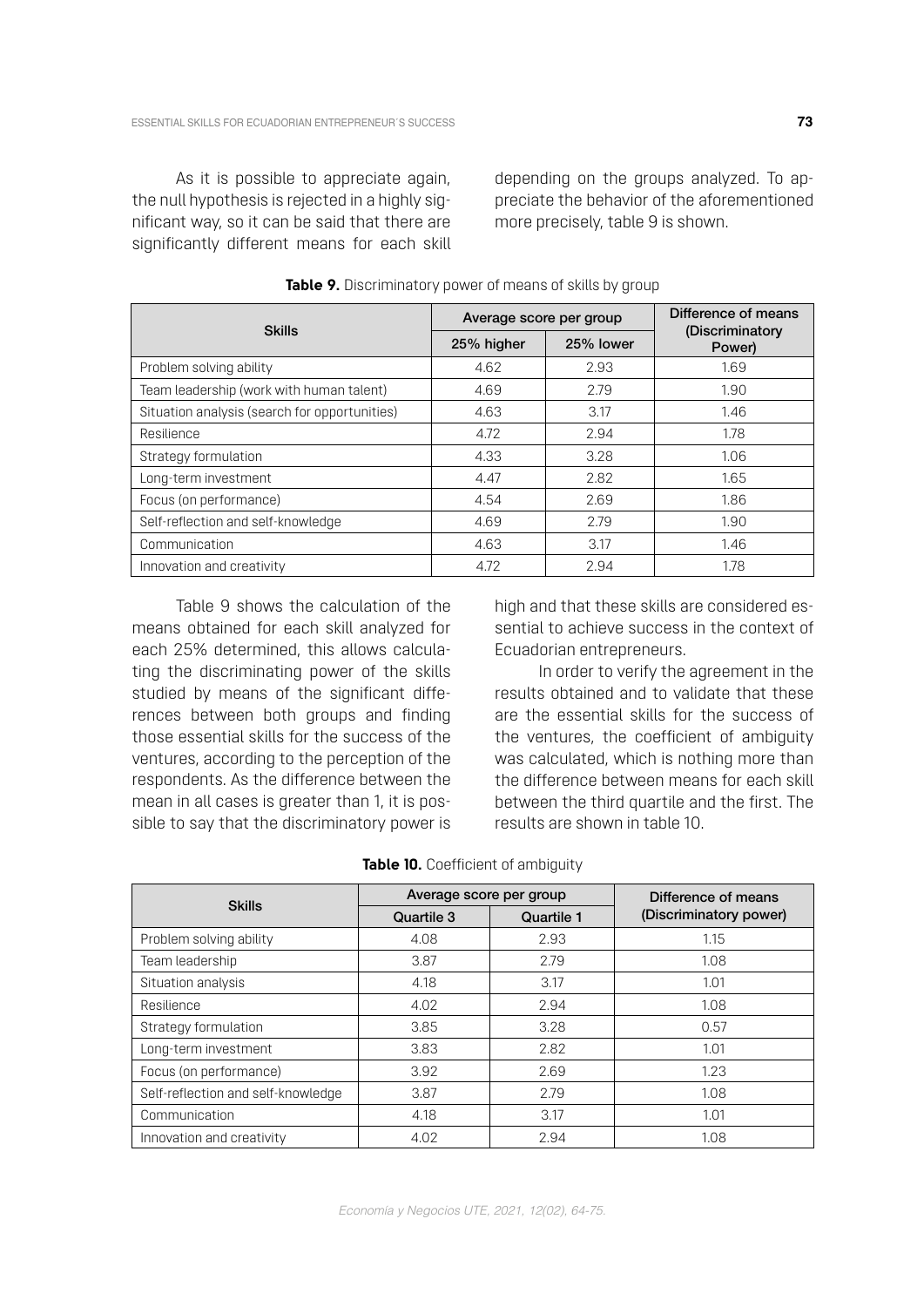As in none of the cases the value obtained is greater than two, the agreement between the study participants is confirmed.

### **Discussion and conclusions**

In studies carried out in the Ecuadorian context in relation to the ability to undertake, "experts highlight limitations such as: little global vision, ignorance of the market, ignorance of technical and legal aspects, and weaknesses in the management of new businesses that limit growth and sustainability over time" (Lasio et al., 2018, p. 23).

Ecuadorian entrepreneurs have been questioned by experts in a general way regarding complementary management skills, skills that go beyond the innate capabilities of the entrepreneur (Lasio et al., 2018) and that could be achieved in practice if there is training that helps to have this knowledge.

It is interesting that the predominant actions of nascent entrepreneurs include: defining the business idea (16%), organizing the work team (13%), and working on a business plan (11%) (Lasio et al., 2018); Therefore, the essential skills identified in this study can be of great help in this phase of the entrepreneurship cycle.

Contributing to the formation of the skills identified and considered essential for the success of ventures would be of great help in creating employment in Ecuador, if one takes into account that "53.2% of those who consider themselves capable and are not currently undertaking start a business in the next three years; compared to 35.9% of those who do not perceive they have the skills to undertake" (Lasio et al., 2018, p. 28).

The results of this study allow us to reach the general conclusion that the identified skills should be enhanced in the training of nascent entrepreneurs and those already consolidated in the market. The research carried out has conclusively revealed that the

entrepreneurs studied consider that these skills are facilitators of the success of their businesses, so mastering them could contribute to reducing the mortality rate of nascent and already consolidated enterprises.

It is necessary to make it clear that the identified skills are not immovable, they will have to change over time adjusting to the new conditions (Kyndt & Baert, 2015), but for the context of this research it allows a clear vision of where to direct the training work with the entrepreneurs.

Finally, it is desired to point out a fundamental limitation of this research and that is that it was developed in only one province of Ecuador, so these results could diverge from one territory to another, thus leaving an open gap for future research related to this topic.

### **References**

- Ataei, P., Karimi, H., Ghadermarzi, H., & Norouzi, A. (2020). A conceptual model of entrepreneurial competencies and their impacts on rural youth's intention to launch SMEs. *Journal of Rural Studies*, *75*, 185–195. [https://doi.org/10.1016/j.jrurs](https://doi.org/10.1016/j.jrurstud.2020.01.023)[tud.2020.01.023](https://doi.org/10.1016/j.jrurstud.2020.01.023)
- Borgatti, S. P. (1994). Cultural domain analysis. *Journal of Quantitative Anthropology*, *4*, 261–278.<https://bit.ly/3BR4C1l>
- Borgatti, S. P., Everett, M. G., & Freeman, L. C. (2002). *Ucinet for Windows: Software for social network analysis*. Analytic Technologies.<https://bit.ly/2Yp9ywJ>
- Bustamante, K. P., & Cabrera, K. S. (2017). Microcrédito, microempresa y educación en Ecuador: Caso de estudio. Cantón Zamora. *Espacios*, *38*(53), 25.<https://bit.ly/3oj3z5w>
- Din, B. H., Anuar, A. R., & Usman, M. (2016). The effectiveness of the entrepreneurship education program in upgrading entrepreneurial skills among public university students. *Procedia: Social and Behavioral Sciences*, *224*, 117–123. [https://doi.](https://doi.org/10.1016/j.sbspro.2016.05.413) [org/10.1016/j.sbspro.2016.05.413](https://doi.org/10.1016/j.sbspro.2016.05.413)